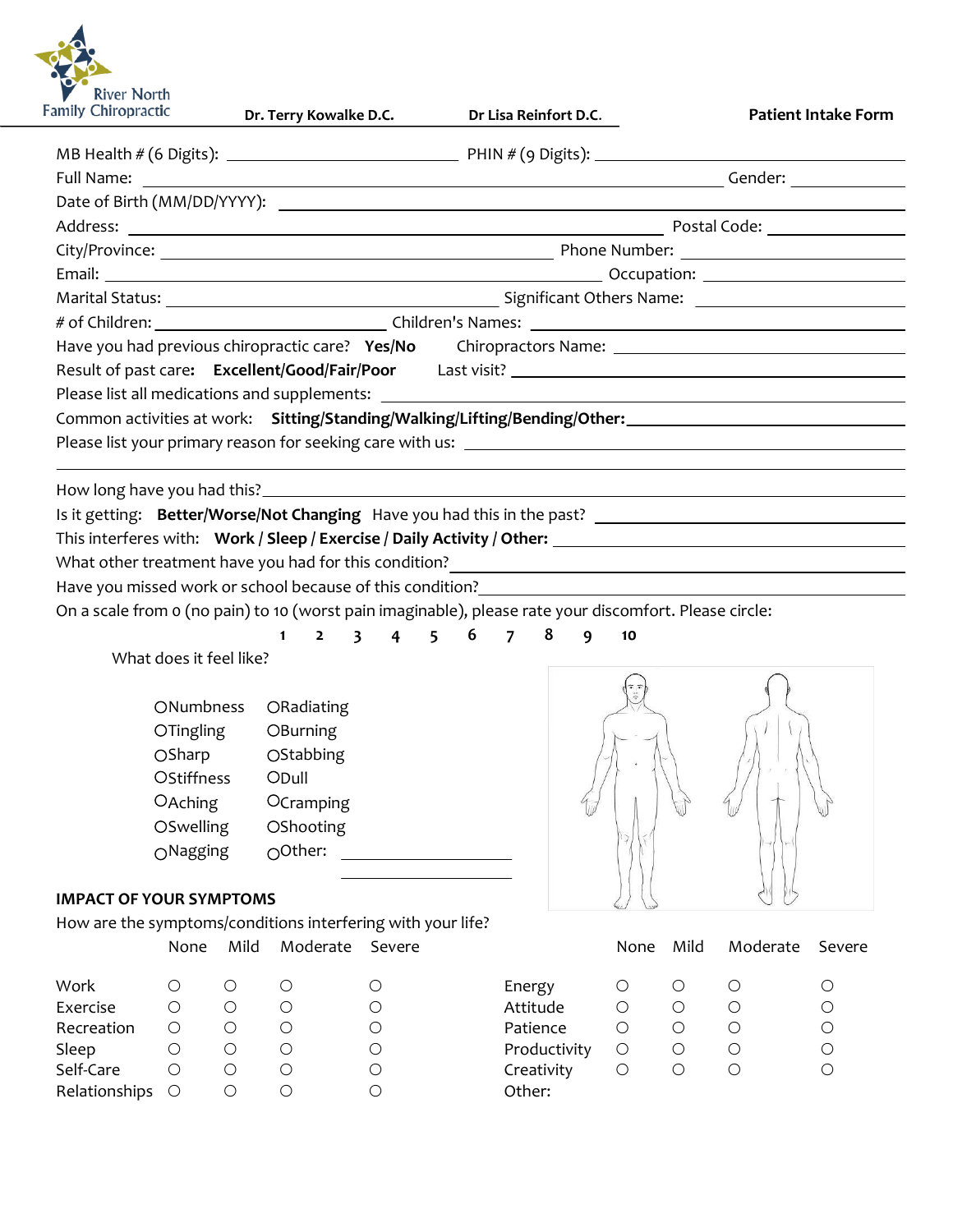## **PLEASE CHECK OFF ANY CONDITIONS YOU HAVE/HAVE HAD: C - CURRENT P - PAST**

| C                   | P                                                                          | <b>MUSCULOSKELETAL</b>                                                                             | C                       | P          | <b>GASTROINTESTINAL C</b>              |              | P          | <b>EYES/EARS/NOSE/THROAT</b>                                                                                   |  |
|---------------------|----------------------------------------------------------------------------|----------------------------------------------------------------------------------------------------|-------------------------|------------|----------------------------------------|--------------|------------|----------------------------------------------------------------------------------------------------------------|--|
| $\circ$             | $\bigcirc$                                                                 | Osteoporosis                                                                                       | $\bigcirc$              | $\bigcirc$ | Nausea/Vomiting                        | $\bigcirc$   | $\circ$    | <b>Dizziness</b>                                                                                               |  |
| $\bigcirc$          | $\bigcirc$                                                                 | Joint stiffness                                                                                    | $\bigcirc$              | $\circ$    | Heartburn                              | $\bigcirc$   | $\circ$    | <b>Hearing Problems</b>                                                                                        |  |
| $\bigcirc$          | O                                                                          | Backache                                                                                           | $\bigcirc$              | $\circ$    | Diarrhea                               | $\bigcirc$   | $\circ$    | <b>Vision Problems</b>                                                                                         |  |
| $\bigcirc$          | O                                                                          | Neck Pain                                                                                          | О                       | $\bigcirc$ | Constipation                           | $\bigcirc$   | $\bigcirc$ | <b>Bleeding gums</b>                                                                                           |  |
| $\bigcirc$          | $\circ$                                                                    | Muscle Weakness                                                                                    | $\bigcirc$              | $\circ$    | <b>Ulcers</b>                          | $\bigcirc$   | $\circ$    | Allergies                                                                                                      |  |
| $\bigcirc$          | $\bigcirc$                                                                 | Gout                                                                                               | $\bigcirc$              | $\circ$    | Sinus Infection                        | $\bigcirc$   | $\circ$    | Jaw Pain                                                                                                       |  |
| $\bigcirc$          | $\bigcirc$                                                                 | <b>Broken Bones</b>                                                                                | $\bigcirc$              | $\circ$    | Hernia                                 | $\bigcirc$   | $\bigcirc$ | Frequent colds                                                                                                 |  |
| O                   | $\bigcirc$                                                                 | Joint Replacement                                                                                  | $\bigcirc$              | $\bigcirc$ | <b>Black/Bloody Stool</b>              | $\bigcirc$   | O          | <b>Difficulty Swallowing</b>                                                                                   |  |
| C                   | P                                                                          | <b>NEUROLOGICAL</b>                                                                                | C                       | P          | <b>GENITOURINARY</b>                   | $\mathsf{C}$ | P          | <b>REPRODUCTIVE</b>                                                                                            |  |
| $\circlearrowright$ | $\circ$                                                                    | Headaches                                                                                          | O                       | $\circ$    | Frequent Infections                    | $\bigcirc$   |            | $\circ$ Irregular Cycle                                                                                        |  |
| $\bigcirc$          | O                                                                          | Seizures                                                                                           | $\bigcirc$              | $\circ$    | <b>Urination Problems</b>              | O            | O          | Painful Menstruation                                                                                           |  |
| $\bigcirc$          | $\circ$                                                                    | Numbness/Weakness                                                                                  | $\bigcirc$              | O          | <b>Blood in Urine</b>                  | $\bigcirc$   | $\circ$    | <b>Excessive Flow</b>                                                                                          |  |
| $\bigcirc$          | $\circ$                                                                    | Concussion                                                                                         | $\bigcirc$              | $\circ$    | Kidney Disease                         | $\bigcirc$   | $\circ$    | Menopause                                                                                                      |  |
| $\bigcirc$          | $\bigcirc$                                                                 | Anxiety                                                                                            | $\bigcirc$              | $\bigcirc$ | <b>Kidney Stones</b>                   | $\bigcirc$   | $\bigcirc$ | <b>Hot Flashes</b>                                                                                             |  |
| O                   | $\bigcirc$                                                                 | Depression                                                                                         | $\bigcirc$              | $\circ$    | Prostate Problems                      | $\bigcirc$   | $\circ$    | Miscarriage                                                                                                    |  |
| C                   | P                                                                          | Cardiovascular                                                                                     | $\mathsf C$             | P          | Respiratory                            |              |            | If Applicable: Are you pregnant? YES/NO<br>If yes, when is your due date?                                      |  |
| $\circ$             | $\bigcirc$                                                                 | Fainting                                                                                           | O                       | $\circ$    | Asthma                                 |              | Other:     |                                                                                                                |  |
| $\bigcirc$          | O                                                                          | <b>Heart Disease</b>                                                                               | $\bigcirc$              | $\circ$    | <b>Bronchitis</b>                      |              |            |                                                                                                                |  |
| $\bigcirc$          | $\bigcirc$                                                                 | High Blood Pressure                                                                                | $\bigcirc$              | $\circ$    | Cough/Wheezing                         |              |            |                                                                                                                |  |
| $\bigcirc$          | Low Blood Pressure<br>$\circ$                                              |                                                                                                    | $\bigcirc$              | $\bigcirc$ | Emphysema                              |              |            |                                                                                                                |  |
| $\bigcirc$          | Irregular Heartbeat<br>$\circ$                                             |                                                                                                    | $\bigcirc$              | $\bigcirc$ | Difficulty Breathing                   |              |            |                                                                                                                |  |
| O                   | $\circ$                                                                    | Poor Circulation                                                                                   | $\bigcirc$              | $\circ$    | Pneumonia                              |              |            |                                                                                                                |  |
| $\bigcirc$          | Swelling of Limbs<br>$\bigcirc$                                            |                                                                                                    | $\bigcirc$              | $\circ$    | Shortness of Breath                    |              |            |                                                                                                                |  |
|                     | Do you have or have you had any of the following conditions? Please Circle |                                                                                                    |                         |            |                                        |              |            |                                                                                                                |  |
|                     |                                                                            | Aneurysm<br>Cancer                                                                                 | <b>Stroke</b>           |            | <b>Diabetes</b><br><b>Heart Attack</b> |              |            | <b>Bleeding Disorders</b><br>Fatigue                                                                           |  |
|                     |                                                                            | <b>Clotting Disorders</b>                                                                          | <b>High Cholesterol</b> |            |                                        |              |            |                                                                                                                |  |
|                     |                                                                            | Do you have a family history of any of the following? Please Circle.                               |                         |            |                                        |              |            |                                                                                                                |  |
|                     |                                                                            | <b>Diabetes</b><br>Cancer                                                                          | <b>Heart Attack</b>     |            | <b>Stroke</b>                          |              |            |                                                                                                                |  |
|                     |                                                                            |                                                                                                    |                         |            |                                        |              |            |                                                                                                                |  |
|                     |                                                                            |                                                                                                    |                         |            |                                        |              |            | Please list any surgeries and/or serious injuries/illness/vehicular accidents: _______________________________ |  |
|                     |                                                                            |                                                                                                    |                         |            |                                        |              |            |                                                                                                                |  |
|                     |                                                                            |                                                                                                    |                         |            |                                        |              |            |                                                                                                                |  |
|                     |                                                                            | Is there anything else your provider should know regarding your conditions and/or personal health? |                         |            |                                        |              |            |                                                                                                                |  |
|                     |                                                                            |                                                                                                    |                         |            |                                        |              |            |                                                                                                                |  |
|                     |                                                                            | Please let us know how you heard about our office:                                                 |                         |            |                                        |              |            |                                                                                                                |  |